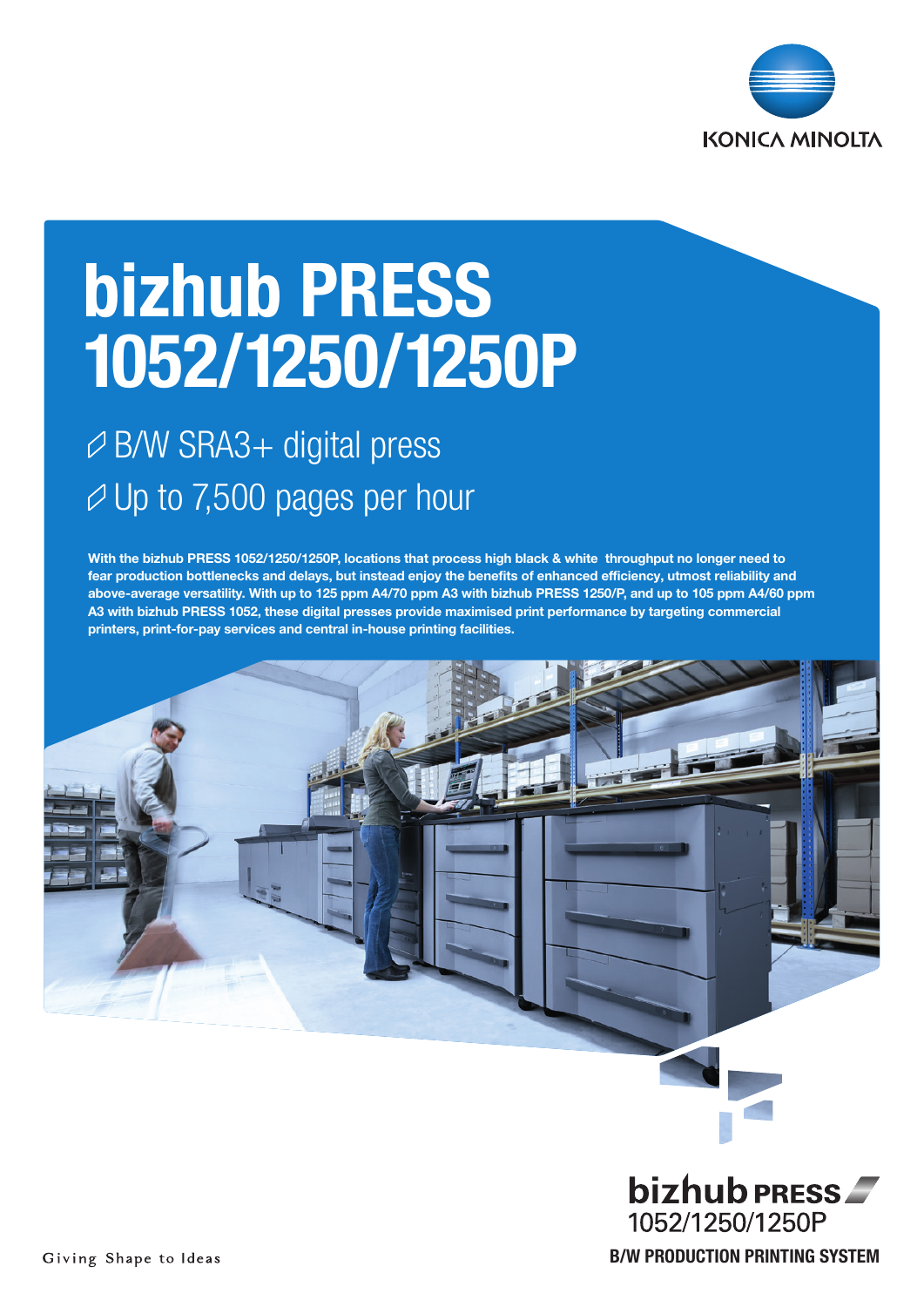### DATASHEET bizhub PRESS 1052/1250/1250P

# YOUR ADVANTAGES WITH bizhub PRESS 1250 SERIES

#### DURABLE PERFORMANCE

#### bizhub PRESS 1052

- Up to 105 A4 pages per minute
- Up to 57 SRA3 pages per minute
- Up to 6,300 A4 pages per hour
- Up to 3,420 SRA3 pages per hour

#### bizhub PRESS 1250/P

- Up to 125 A4 pages per minute Up to 66 SRA3 pages per minute
- 
- Up to 7,500 A4 pages per hour
- Up to 3,960 SRA3 pages per hour

### HIGHEST RELIABILITY

- Long-life platform, long-lasting parts and consumables
- Scan Measurement Adjustment (SMA) Technology\*
- Belt transfer system
- For prints with maximum efficiency
- For lucrative short-run printing

### READY-MADE PRINT PRODUCTS

- 50-sheet booklet making with
- 
- front trimming<br>102-sheet auto ring binding<br>Perfect binding for books of up to<br>30 mm 30 mm – 100-sheet stapling with cutting
- mechanism For highest automation and
- enormous productivity
- For more profit in the printroom





### GEARED-UP FINISHING

- Multi (GBC) punching and 2- & 4-hole punching
- 6 different types of folding
- Interface for 3rd parties<br>– Large stacking<br>– Minimised human interaction<br>– For optimised budgets
- 
- 
- 

#### ENVIRONMENTAL AWARENESS

- Green procurement policy
- Reduced CO<sub>2</sub> emissions
- ISO 14001-certified
- Interface for 3rd parties
- For reduced environmental impact – Improved efficiency based on green values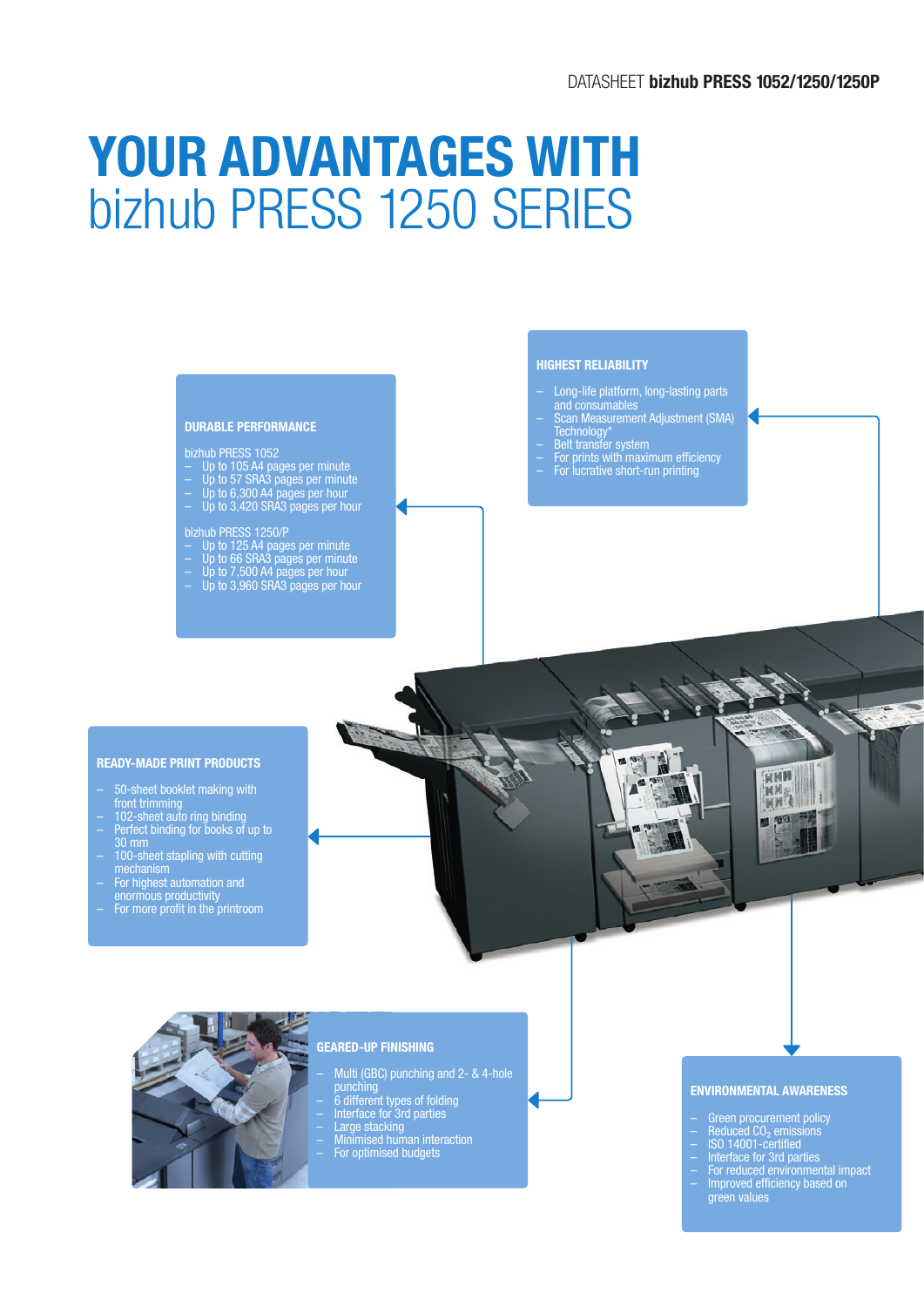### DATASHEET bizhub PRESS 1052/1250/1250P



### PERFECT IMAGE QUALITY

- 1,200 x 1,200 dpi resolution
- Tone Curve Utility
- Simitri® HD toner technology – Image density control technology
- For new print applications
- For growing your business

### Simitri HD High Definition Polymerised Toner

COMPREHENSIVE MEDIA PROCESSING

- Up to 350 gsm paper weight in simplex & 300 gsm duplex printing
- Skew Detection System to prevent paper skew
- Professional feeding of coated media and envelopes
- Mechanical decurling as standard
- Optional inter-cooler curl eliminator – For highly flexible print products
- Stands out from the competition